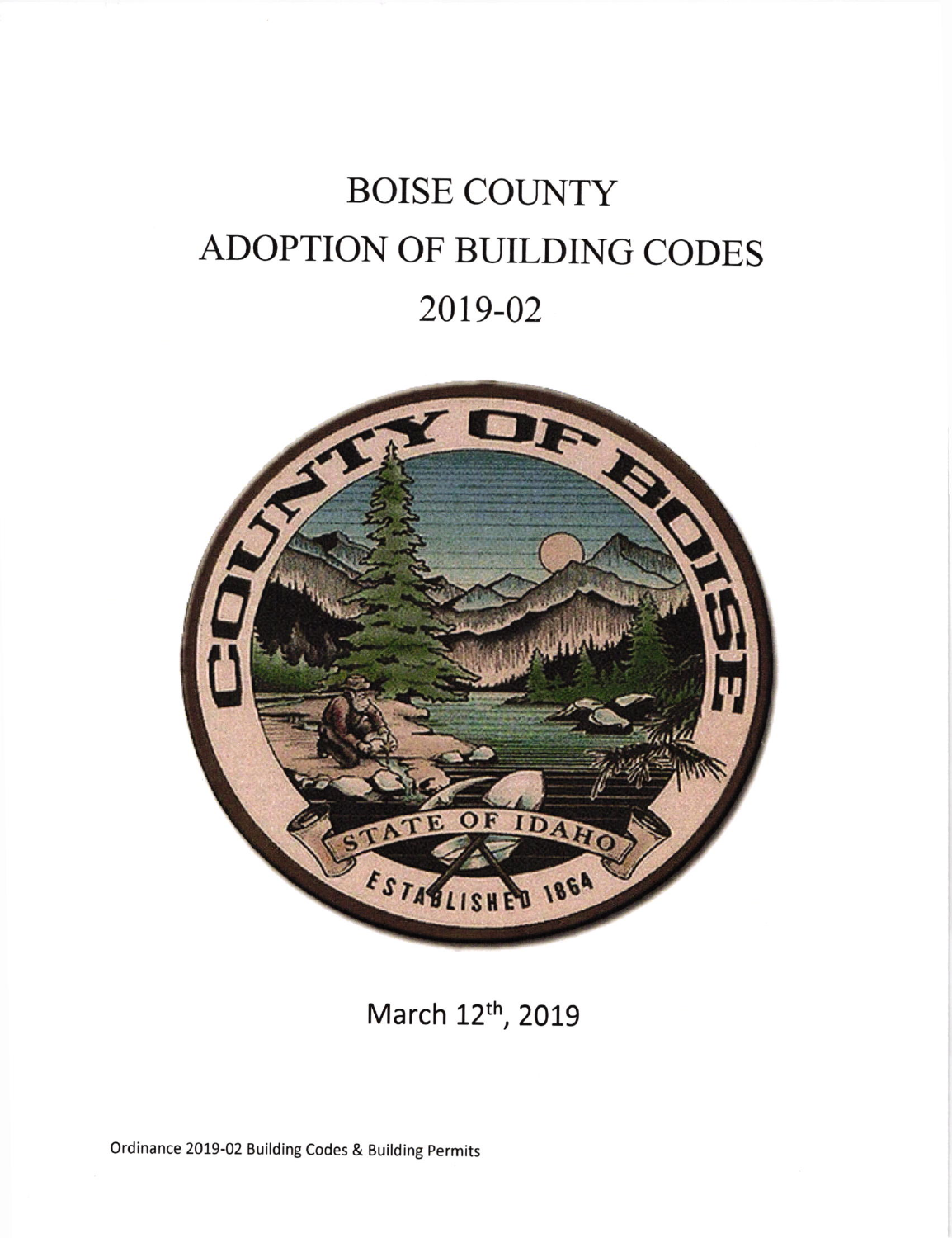## ADOPTION OF BUILDING CODES IN BOISE COUNTY

AN ORDINANCE OF BOISE COUNTY. A POLITICAL SUBDIVISION OF THE STATE OF IDAHO, ADOPTING THE 2O15 VERSION OF THE INTERNATIONAL BUILDING CODE, THE 2012 INTERNATIONAL RESIDENTIAL CODE, PARTS I, II, III AND IX, THE 2015 INTERNATIONAL ENERGY CONSERVATION CODE, THE 2012 INTERNATIONAL MECHANICAL CODE, THE 2012 INTERNATIONAL FUEL GAS CODE; THE 2015 IDAHO STATE PLUMBING CODE, THE 2017 NATIONAL ELECTRICAL CODE, THE 2015 INTERNATIONAL FIRE CODE, PROVIDING EXCEPIIONS AND AMENDMENTS THERETO; PROVIDING FOR FEES; PROVIDING THAT A PERMIT Is REQUIRED FoR INSTALLATION OF A MOBILE/MANUFACTURED HOME; PROVIDING FOR EXEMPTIONS PROVIDING FOR SEVERABILITY; REPEALING CONFLICTING ORDINANCES AND PROVIDING AN EFFECTIVE DATE

BE IT ORDAINED BY THE BOISE COUNTY BOARD OF COMMISSIONERS:

**SECTION 1. Code Adoption:** That the approved editions of the following 2015 nationally recognized codes are adopted as the official building codes of the County of Boise, except as provided in Section 2:

- 2015 International Building Code
- 2012 International Residential Code, parts I, II, III and IX
- 2015 International Energy Conservation Code
- 2012 International Mechanical Code-IDApA rule 07.07.01.004
- 20l2International Fuel Gas Code-IDApA rule 07.O7.O1.OO5
- 2015 idaho State Plumbing Code-IDApA rute 07.02.02-07.02.07
- 2017 National Electrical Code-IDAPA rule 07.01.06
- 2015 International Fire Code

The adopted versions of the foregoing codes shall be effective March 12<sup>th</sup>, 2019. The foregoing codes shall be deemed superseded by successive versions of such codes as they are adopted or approved by the State of Idaho effective on the  $1<sup>st</sup>$  day of January the year following the date any such codes are made effective for the state, unless a different date is required by state statute.

SECTION 2. Amendments: Amendments to the codes must "establish at least an equivalent level of protection to that of the adopted building code."

Amendments to Adopted Codes: That the following amendments shall be applicable to the adopted building codes;